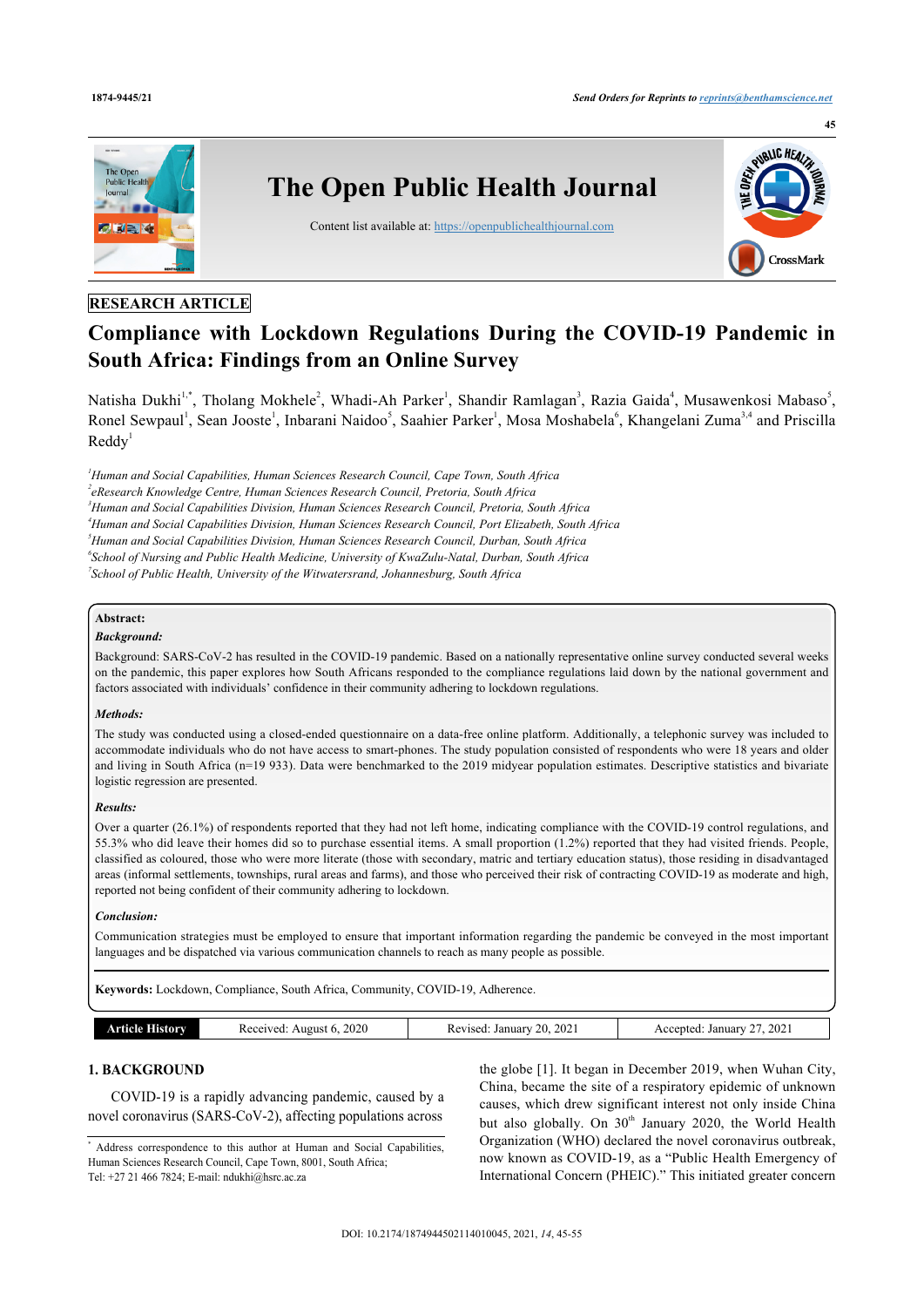and the need for enhanced preparedness in response to such an epidemic, and a month later, WHO reclassified COVID-19 as a global pandemic [\[2\]](#page-9-1). The concern of an outbreak in the African continent rose, as the already overwhelmed and fragile health systems would not handle an outbreak of this severity and nature [\[3\]](#page-9-2). As the COVID-19 outbreak swept across the African continent, health authorities and governments began taking swift actions as part of the efforts to slow the pandemic, flatten the curve and prepare the already overburdened health systems for the rise in cases [[3\]](#page-9-2). Of further concern is that to date, there has been no explicitly recommended viral treatment or vaccine for COVID-19. It is in this context that governments around the world, prompted by the WHO, began taking steps that were, and remain, unprecedented in modern times to prevent a total catastrophe. Thus, the application of preventative measures in the quest to control COVID-19 became a crucial intervention. This led to curfews and lockdowns to contain the spread of the virus. Lockdowns resulted in the closure of schools, tertiary institutions, businesses, food outlets, religious places of worship, land, sea and air borders, all sporting activities, with only essential service businesses and medical facilities allowed to operate [[4](#page-9-3), [5](#page-9-4)]. Within the first three months of COVID-19 infections, a third of the global population faced lockdown.

South Africa (SA), having the highest number of cases in sub-Saharan Africa, has worked hard to optimize the state of preparedness in response to COVID-19. As part of the efforts to minimize the spread of COVID-19 and promote social distancing, the South African president declared a national state of disaster and announced a three-week "hard" lockdown (later known as level 5) beginning at midnight of  $26<sup>th</sup>$  March 2020 [[6](#page-9-5)]. Based on the known evidence that the disease had a 14-day incubation period during which symptoms of infection could manifest themselves, the three-week lockdown was a deliberate intervention to break the rate at which transmissions could occur. This lockdown period resulted in the closure of schools, mass gatherings of 100 or more people were prohibited, suspension of visits to correctional facilities, ceasing of business and other entity operations, the prohibition of commuter transport services except for essential services, local and international travel bans, and border closures except for cargo, fuel and goods transportation [\[7\]](#page-9-6). There was also deployment of military forces to assist the police in managing the imposed lockdown to ensure people's compliance. After the initial lockdown, there was a subsequent extension of a further two-week period (until April  $30<sup>th</sup>$ ).

When the full or "hard" lockdown was announced, reactions were mixed. They included support for the strategy to delay the peak of COVID-19 to a cavalier attitude to the lockdown restrictions. Many, as the survey results show, welcomed the development of the SA government's five-stage countrywide lockdown strategy that aimed to mitigate further viral exposure and containment in an effort to prevent pandemic hotspots and further threats to the already overwhelmed health system to ensure flattening of the curve. This swift action also received global praise for promoting public health measures in the absence of a vaccine or explicit COVID-19 treatment. This saw the rapid development of a sense of camaraderie among South Africans in the hope of them staying at home to minimize physical contact and viral spread. To ensure lockdown compliance, the government deployed South African National Defence Force (SANDF) personnel to assist the police. The use of law enforcement during lockdown was vital to ensure people were restricted from travelling within their communities except for food, medicines and other essential commodities and managing the 8pm to 5am curfew [\[8\]](#page-9-7).

The Human Sciences Research Council in South Africa conducted an online quantitative survey to gain an understanding of the South African public's knowledge, attitudes and behaviours in response to the national lockdown during the COVID-19 pandemic. This paper aims to explore South Africans' compliance with lockdown utilizing data from a rapid online survey. It further explores factors associated with individuals' confidence in their community adhering to lockdown regulations.

### **2. METHODS**

# **2.1. Study Design and Sampling**

Movement restrictions implemented during the COVID-19 lockdown meant that face-to-face interview methods were not feasible. An online survey method, supplemented by telephonic surveys, was employed. The online survey was conducted during the period 8 to 23 April 2020. In order to represent people from townships and informal settlement areas, an additional random sample of people residing in these locations was contacted directly via telephone to respond to the questionnaire during 8 to 29 April 2020. The study sample included South African adults  $(\geq 18 \text{ years})$ .

## **2.2. Study Procedures**

The request for participation in the survey was widely disseminated using various social media and communication channels. The Moya Messaging platform was selected for the distribution of the survey due to its data-free classification and its extensive user-base of four million members and one million daily-engaged users nationally. This messaging platform allows anyone with a mobile phone to respond to the survey, irrespective of data in their mobile phone account or available airtime, thus making it free of charge for the end user. The platform comprises 99.5% South African citizens, 20% public servants and 53% female, with younger users being the greater proportion. An average monthly income (92%) of the users is below R15 000 (\$828). Additionally, communication alerts for participation in the survey were disseminated widely via social media, websites, WhatsApp and email.

Press statements were released to invite and inform the public about the survey and social influencers promoted survey participation on social media and national and regional radio stations. All participants were encouraged to share the survey web links. The links included a standard link and another link for mobile phone users to access the survey without any costs. This method permitted the survey to reach South Africans across the wider economic spectrum. Participation in the survey was voluntary and personal information was not required as part of the response. All Internet Protocol (IP)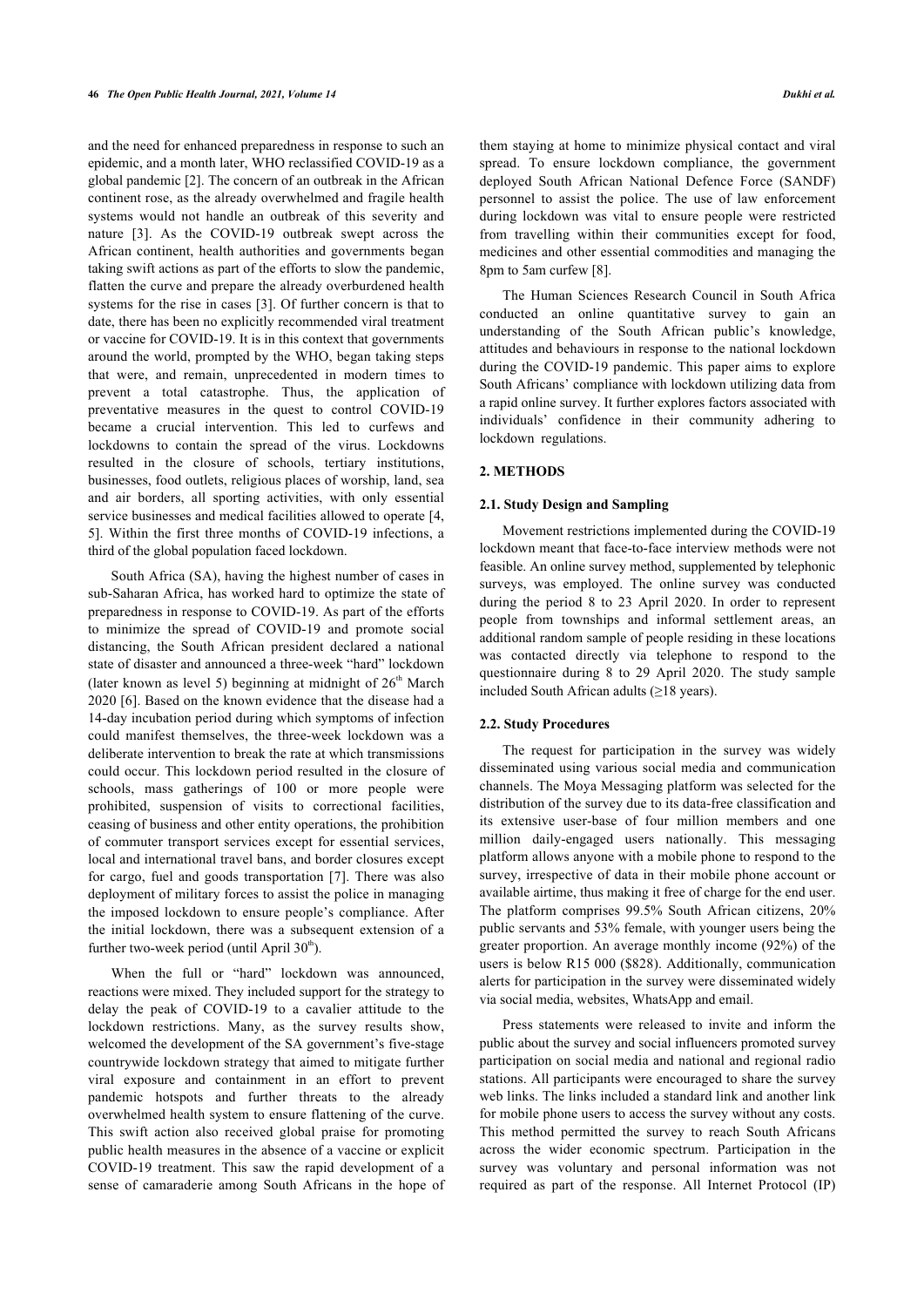addresses were delinked from the data prior to analysis. However, IP addresses limited the number of times a user could complete the survey using a specific device/user account. All participants were requested to provide electronic informed consent. Thereafter, they were informed of their voluntary participation, the option to withdraw at any point and the anonymity of their responses. The average survey completion time was 15-20 minutes. Trained interviewers captured the survey responses on behalf of telephonic participants.

#### **2.3. Study Instrument**

The questionnaire was designed through consultative processes with public health scientists, epidemiologists and behavioural science researchers. The development of the questionnaire was informed by recent work on public reactions and opinions to the COVID-19 pandemic [\[9,](#page-9-8) [10](#page-9-9)]. Subject areas in the questionnaire included general knowledge of COVID-19, self-efficacy, perceived risk, travel and movement/physical distancing, access to food, water, healthcare and medicines, compliance with lockdown regulations, socio-economic and household impact of the virus, experiences with law enforcement and gender-based violence. The questionnaire consisted of 55 closed-ended questions, and was available in English and four of the most commonly spoken South African languages (Afrikaans, Sepedi, isiZulu and isiXhosa). This paper focuses on the questions on compliance with lockdown regulations.

#### **2.4. Measures**

### *2.4.1. Compliance During Lockdown*

Compliance with lockdown regulation was measured using three main variables. Firstly, the ability to remain at home during lockdown based on the question "Have you been able to stay at home during the lockdown?" with the following responses; I have been at home since the start of lockdown and have not left I have had to leave to get food and medicine=1; I had to leave to collect a social grant=2; I spent a lot of my time visiting my friends and neighbours and socialising=3; not applicable I am an essential services worker=4. Secondly, people's confidence of their family, neighbours and community adhering to lockdown based on the following questions 1) "I am confident that my family and I are adhering to the order for lockdown and self-isolation"; 2) "I am confident that my neighbours are adhering to the order for lockdown and selfisolation"; and 3) "I am confident that my community are adhering to the order for lockdown and self-isolation", with response options being 1=strongly agree, 2=agree, 3= neutral, 4=disagree and 5=strongly disagree for each. These responses were regrouped into 1=disagree (disagree and strongly disagree), 2=neutral and 3=agree (agree and strongly agree).

#### *2.4.2. Primary Outcome*

Confidence in family and neighbours' adherence to regulations was very high, while confidence in community adherence to lockdown order was much lower. Therefore, the factors associated with confidence in community adherence were furthered explored. The three response options,

1=disagree (disagree and strongly disagree), 2=neutral and 3=agree (agree and strongly agree) were categorised into a dichotomised primary outcome 0=not agree (neutral and disagree) and 1=agree (agree).

# *2.4.3. Explanatory Variables*

Explanatory variables were socio-demographic variables such as sex (male or female), age in years (18-29, 30-39, 40-49, 50-59, 60+), population group (Black African, Coloured, White, Indian/Asian), education level (none/primary, secondary, matric, tertiary), employment status (employed or unemployed), and community type (city, suburb, township, informal settlement, rural/traditional tribal area, farm).

Knowledge about methods to prevent COVID-19 transmission, agreement with staying home being necessary to prevent the spread of the virus and risk perception were also considered as explanatory variables. To assess knowledge, the following statement was considered, "I can prevent myself from becoming infected with the Corona virus (COVID-19) by: Washing my hands frequently for 20 seconds; Not touching my nose, eyes and face; Staying away from people who are infected; Wearing a mask; Drinking a lot of water; and Staying 2 meters away from another person" with response options being 1=yes, 2=no and 3=don't know. The responses to these six items were used to create a knowledge sum score ranging from 1 to 6, where 1 was assigned to each correct response. These were further recorded into three groups, 1=low (score of 1, 2, 3, 4), 2=moderate (score of 5), 3=high (score of 6).

The statement "Staying at home is necessary to curb the spread of COVID-19 virus" was presented to respondents with response options being 1=strongly agree, 2=agree, 3= neutral, 4=disagree and 5=strongly disagree. These responses were further regrouped into 1=disagree (disagree and strongly disagree), 2=neutral and 3=agree (agree and strongly agree). Risk perception was assessed using the question "How do you rate your personal risk of contracting COVID-19?" with response options being 1=very high risk, 2=high risk, 3=moderate risk, 4=low risk and 5= very low risk. These responses were recoded into 1=low risk (very low risk, and low risk), 2=moderate risk and 3=high risk (very high risk and high risk).

# *2.4.4. Statistical Analysis*

Data were benchmarked using Statistics South Africa 2019's mid-year adult population estimates for generalisability of the findings to the country and to minimise bias due to the nature of the study[[11](#page-9-10)]. Data analysis was performed with Stata version 15.0 [[12](#page-9-11)]. Descriptive statistics with unweighted frequencies and weighted percentages were presented. Differences in compliance across the socio-demographic variables were compared using 95% Confidence Intervals (CIs) and the Chi-square test. Multiple logistic regression analysis was performed to determine factors associated with confidence in community adherence to lockdown regulations. Adjusted Odds Ratios (AOR) with 95% Confidence Intervals (CIs) and a p-value less than 0.05 were considered statistically significant.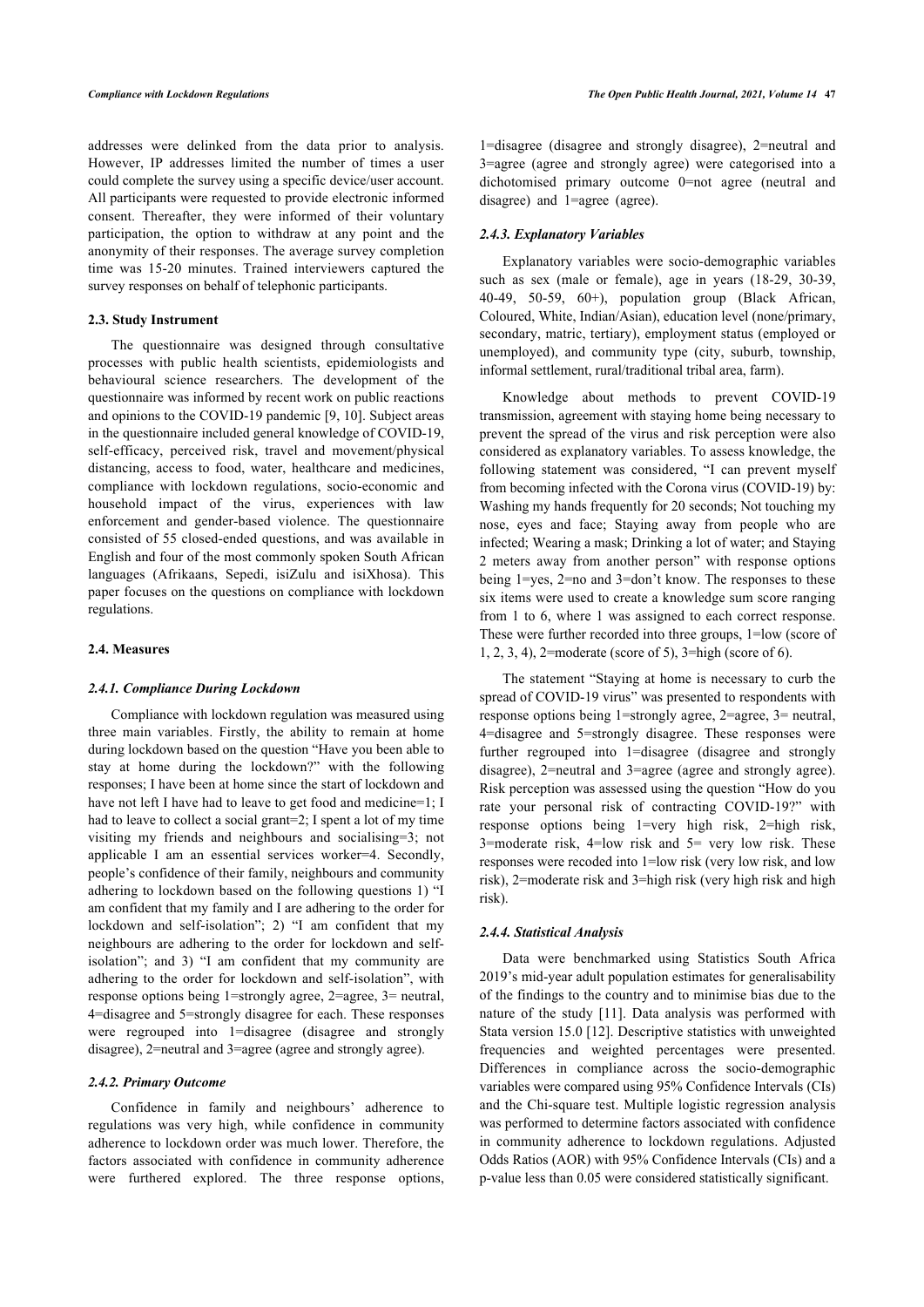# **3. RESULTS**

# **3.1. Background Characteristics of Respondents**

The study sample used for this paper was 19 933 respon-

dents. After benchmarking, females constituted 52.1% and the black African population group accounted for 78.4% of the sample. About 32% were 18-29 years old, 43% had tertiary education, 35.3% resided in townships and 28.0% resided in the Gauteng Province (Table **[1](#page-3-0)**).

# <span id="page-3-0"></span>**Table 1. Socio-demographic characteristics of the study sample.**

| $\overline{\phantom{a}}$        | <b>Sample</b>       | Weighted %               | 95% CI                   |
|---------------------------------|---------------------|--------------------------|--------------------------|
| Total                           | 19,933              | 100                      | $\overline{\phantom{a}}$ |
|                                 | $\blacksquare$      | $\overline{\phantom{a}}$ | $\overline{\phantom{a}}$ |
| <b>Sex</b>                      | ۰                   | $\overline{\phantom{a}}$ | $\overline{\phantom{a}}$ |
| Female                          | 12,004              | 52.1                     | $[51.1 - 53.1]$          |
| Male                            | 7,693               | 47.9                     | $[46.9 - 48.9]$          |
| <b>Population group</b>         | $\bar{\phantom{a}}$ | $\blacksquare$           | $\Box$                   |
| <b>Black African</b>            | 10,110              | 78.4                     | $[77.8 - 78.9]$          |
| White                           | 6,408               | 9.6                      | $[9.3 - 10.0]$           |
| Coloured <sup>1</sup>           | 2,314               | 9.0                      | $[8.6 - 9.4]$            |
| Indian/Asian                    | 1,101               | $3.0$                    | $[2.8 - 3.2]$            |
| Age group                       | $\Box$              | $\blacksquare$           | $\blacksquare$           |
| 18-29                           | 6,784               | 31.5                     | $[30.7 - 32.3]$          |
| 30-39                           | 5,599               | 25.9                     | $[25.1 - 26.7]$          |
| 40-49                           | 3,637               | 17.0                     | $[16.3 - 17.7]$          |
| 50-59                           | 2,241               | 12.1                     | $[11.4 - 12.8]$          |
| $60+$                           | 1,539               | 13.6                     | $[12.6 - 14.6]$          |
| <b>Education</b>                | $\blacksquare$      | $\overline{\phantom{a}}$ | $\overline{\phantom{a}}$ |
| None/Primary                    | 664                 | 6.0                      | $[5.4 - 6.6]$            |
| Secondary                       | 2,810               | 15.4                     | $[14.7 - 16.1]$          |
| Matric                          | 6,938               | 35.1                     | $[34.1 - 36.0]$          |
| Tertiary                        | 9,521               | 43.6                     | $[42.6 - 44.6]$          |
| Employment                      | $\Box$              | $\Box$                   | $\overline{\phantom{a}}$ |
| Employed full time              | 7,874               | 35.6                     | $[34.7 - 36.5]$          |
| Employed informal/part time     | 1,968               | 10.1                     | $[9.6 - 10.7]$           |
| Student                         | 1,634               | 8.1                      | $[7.6 - 8.5]$            |
| Unemployed                      | 6,327               | 37.7                     | $[36.7 - 38.7]$          |
| Self employed                   | 2,130               | 8.5                      | $[7.9 - 9.1]$            |
| <b>Community type</b>           | $\Box$              | $\overline{\phantom{a}}$ | $\blacksquare$           |
| City                            | 2,749               | 10.2                     | $[9.6 - 10.7]$           |
| Suburb                          | 7,926               | 27.2                     | $[26.4 - 28.1]$          |
| Township                        | 4,959               | 35.3                     | $[34.4 - 36.2]$          |
| Informal settlement             | 762                 | $4.6\,$                  | $[4.2 - 5.0]$            |
| Rural (Traditional tribal area) | 2,829               | 20.6                     | $[19.8 - 21.4]$          |
| Farm                            | 708                 | 2.1                      | $[1.9 - 2.4]$            |
| Province                        | $\blacksquare$      | $\overline{\phantom{a}}$ | $\overline{\phantom{a}}$ |
| Western Cape                    | 3,839               | 12.4                     | $[12.1 - 12.8]$          |
| Eastern Cape                    | 1,634               | 10.5                     | $[10.0 - 11.0]$          |
| Northern Cape                   | 297                 | 2.1                      | $[2.0 - 2.3]$            |
| Free State                      | 741                 | 4.9                      | $[4.6 - 5.2]$            |
| KwaZulu-Natal                   | 3,530               | 18.3                     | $[17.8 - 18.7]$          |
| North-West                      | 614                 | 6.7                      | $[6.4 - 7.1]$            |
| Gauteng                         | 6,547               | 28.0                     | $[27.5 - 28.6]$          |
| Mpumalanga                      | 1,922               | 7.6                      | $[7.3 - 8.0]$            |
| Limpopo                         | 809                 | 9.4                      | $[8.9 - 9.9]$            |

<sup>1</sup>Coloured' is a constructed racial category, similar to 'white' and 'black' designated onto South Africans during the system of legislated racial segregation. Sub-totals are not always equal to the overall total due to non-response or missing data. CI = Confidence Interval.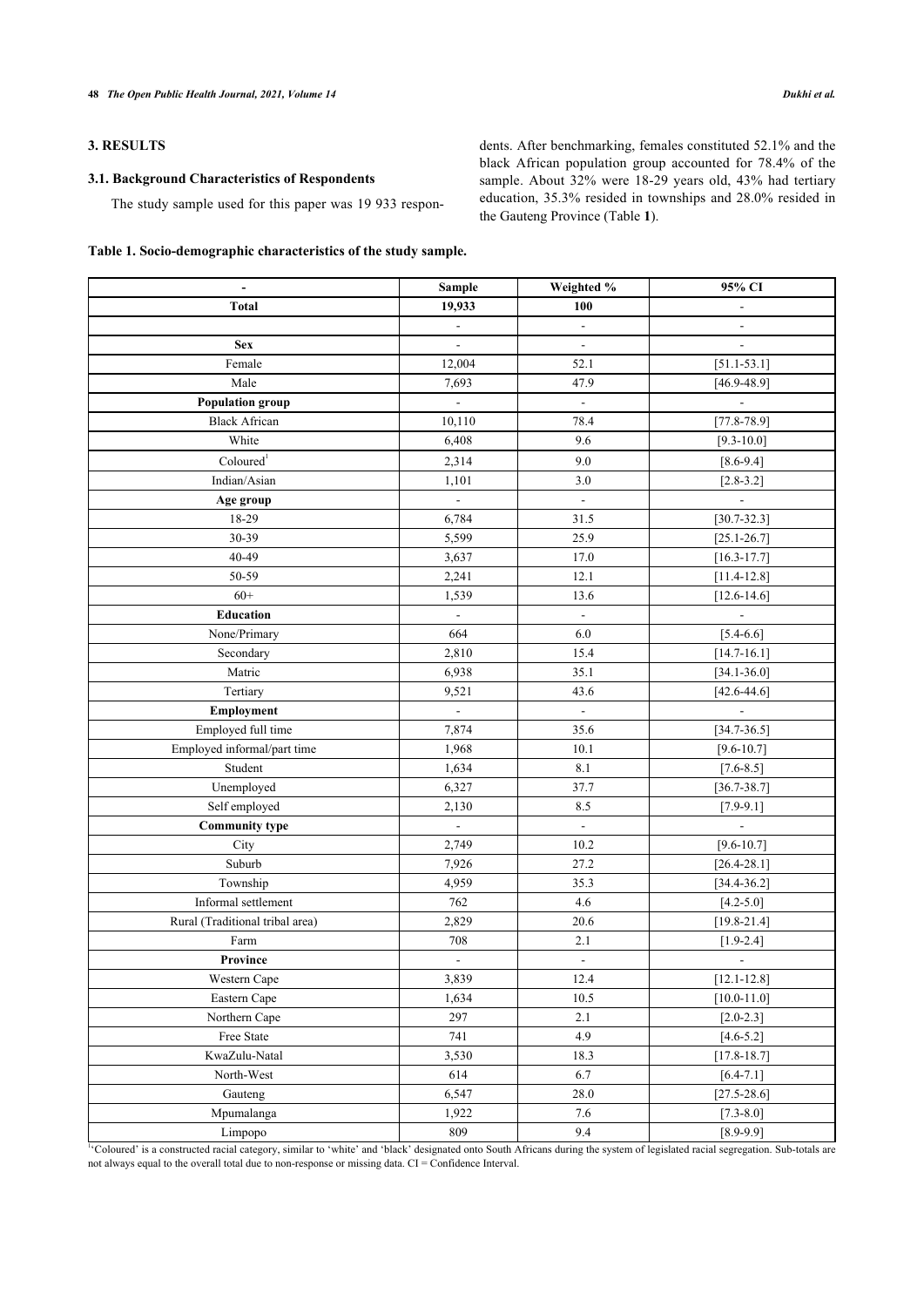# **3.2. Compliance with the Lockdown Regulations**

Table **[2](#page-4-0)** summarises the reported ability of respondents to remain at home during the lockdown and reasons they may have had to leave home by socio-demographic characteristics. Overall, about a quarter (26.1%) of respondents indicated that they did not leave home at all during the lockdown period. Just above half (55.3%) reported that they left home to purchase essential items. Only 6.2% of respondents indicated that they left home to collect social grants. A very small proportion (1.2%) of respondents indicated that they visited friends during lockdown, and 11% reported that they were essential workers.

<span id="page-4-0"></span>

| Table 2. Respondents' reported ability to remain home during lockdown by socio-demographic characteristics. |  |  |  |  |
|-------------------------------------------------------------------------------------------------------------|--|--|--|--|
|                                                                                                             |  |  |  |  |
|                                                                                                             |  |  |  |  |

|                                    | <b>Sample</b> |               | I have been at home<br>since the start of<br>lockdown, and have<br>not left |               | I have had to leave to<br>get food and medicine |               | I had to leave to<br>collect a social grant |               | I spend a lot of<br>my time visiting<br>my friends and<br>neighbours and<br>socialising |               | Not applicable - I am<br>an essential services<br>worker |
|------------------------------------|---------------|---------------|-----------------------------------------------------------------------------|---------------|-------------------------------------------------|---------------|---------------------------------------------|---------------|-----------------------------------------------------------------------------------------|---------------|----------------------------------------------------------|
| <b>Characteristics</b>             | $\mathbf n$   | $\frac{0}{0}$ | 95% CI                                                                      | $\frac{0}{0}$ | 95% CI                                          | $\frac{0}{0}$ | 95% CI                                      | $\frac{0}{0}$ | 95% CI                                                                                  | $\frac{0}{0}$ | 95% CI                                                   |
| <b>Total</b>                       | 15,536        | 26.1          | $[25.1 - 27.1]$                                                             | 55.3          | $[54.2 - 56.5]$                                 | 6.2           | $[5.6 - 6.9]$                               | 1.2           | $[1.0 - 1.5]$                                                                           | 11.1          | $[10.4 - 11.8]$                                          |
| Female                             | 9,618         | 27.1          | $[25.8 - 28.4]$                                                             | 54.4          | $[52.9 - 55.8]$                                 | 8.1           | $[7.3 - 8.9]$                               | 0.6           | $[0.4 - 0.9]$                                                                           | 9.9           | $[9.1 - 10.7]$                                           |
| Male                               | 5,762         | 25.0          | $[23.4 - 26.6]$                                                             | 56.5          | $[54.6 - 58.3]$                                 | 4.1           | $[3.2 - 5.2]$                               | 1.9           | $[1.5 - 2.4]$                                                                           | 12.6          | $[11.4 - 13.8]$                                          |
| <b>Population group</b>            |               |               |                                                                             |               |                                                 |               |                                             |               |                                                                                         |               |                                                          |
| <b>Black African</b>               | 7,520         | 27.7          | $[26.5 - 29.0]$                                                             | 53.1          | $[51.7 - 54.5]$                                 | 6.9           | $[6.2 - 7.8]$                               | 1.4           | $[1.1 - 1.7]$                                                                           | 10.8          | $[10.0 - 11.7]$                                          |
| White                              | 5,600         | 18.3          | $[16.9-19.8]$                                                               | 70.2          | $[68.5 - 71.8]$                                 | 1.2           | $[0.8 - 1.6]$                               | 0.1           | $[0.1 - 0.3]$                                                                           | 10.2          | $[9.3 - 11.2]$                                           |
| Coloured                           | 1,543         | 20.5          | $[18.2 - 22.9]$                                                             | 55.7          | $[52.7 - 58.6]$                                 | 8.0           | $[6.6 - 9.6]$                               | 1.2           | $[0.7-1.8]$                                                                             | 14.7          | $[12.8 - 16.9]$                                          |
| Indian/Asian                       | 873           | 28.2          | $[24.6 - 32.2]$                                                             | 57.6          | $[53.5 - 61.7]$                                 | 1.7           | $[0.7 - 4.2]$                               | 0.2           | $[0.0 - 0.6]$                                                                           | 12.3          | $[10.0 - 15.1]$                                          |
| Age group                          |               |               |                                                                             |               |                                                 |               |                                             |               |                                                                                         |               |                                                          |
| 18-29                              | 4,617         | 33.6          | $[31.9 - 35.3]$                                                             | 50.3          | $[48.5 - 52.0]$                                 | 7.0           | $[6.2 - 8.0]$                               | 2.4           | $[1.9 - 3.0]$                                                                           | 6.8           | $[6.0 - 7.7]$                                            |
| 30-39                              | 4,384         | 25.2          | $[23.6 - 26.9]$                                                             | 54.1          | $[52.2 - 55.9]$                                 | 6.4           | $[5.5 - 7.4]$                               | 0.9           | $[0.6 - 1.3]$                                                                           | 13.4          | $[12.2 - 14.8]$                                          |
| 40-49                              | 3,098         | 20.3          | $[18.4 - 22.3]$                                                             | 58.8          | $[56.4 - 61.2]$                                 | 3.5           | $[2.8 - 4.5]$                               | 1.0           | $[0.6 - 1.7]$                                                                           | 16.3          | $[14.6 - 18.2]$                                          |
| 50-59                              | 1,973         | 20.8          | $[18.2 - 23.7]$                                                             | 60.5          | $[57.1 - 63.8]$                                 | 2.6           | $[1.8 - 3.8]$                               | 0.5           | $[0.2 - 1.5]$                                                                           | 15.6          | $[13.2 - 18.4]$                                          |
| $60+$                              | 1,375         | 26.0          | $[22.4 - 30.0]$                                                             | 57.6          | $[53.2 - 61.9]$                                 | 10.7          | $[8.0 - 14.1]$                              | 0.5           | $[0.2 - 1.5]$                                                                           | 5.2           | $[3.7 - 7.3]$                                            |
| <b>Education</b>                   |               |               |                                                                             |               |                                                 |               |                                             |               |                                                                                         |               |                                                          |
| None/Primary                       | 511           | 41.3          | $[35.8 - 47.0]$                                                             | 38.2          | $[32.8 - 44.0]$                                 | 13.2          | $[9.6 - 17.8]$                              | 3.4           | $[1.9-6.2]$                                                                             | 3.9           | $[2.4-6.3]$                                              |
| Secondary                          | 1,922         | 31.1          | $[28.3 - 34.1]$                                                             | 46.9          | $[43.8 - 50.0]$                                 | 12.0          | $[10.0 - 14.3]$                             | 1.6           | $[1.0 - 2.4]$                                                                           | 8.5           | $[6.9 - 10.3]$                                           |
| Matric                             | 5,148         | 26.3          | $[24.8 - 28.0]$                                                             | 53.6          | $[51.7 - 55.5]$                                 | 7.6           | $[6.5 - 8.9]$                               | 1.5           | $[1.1 - 1.9]$                                                                           | 11.0          | $[9.8 - 12.4]$                                           |
| Tertiary                           | 7,955         | 22.4          | $[21.0 - 23.8]$                                                             | 61.4          | $[59.8 - 63.1]$                                 | 2.6           | $[2.1 - 3.3]$                               | 0.6           | $[0.4 - 0.9]$                                                                           | 13.0          | $[11.9-14.1]$                                            |
| <b>Employment status</b>           |               |               |                                                                             |               |                                                 |               |                                             |               |                                                                                         |               |                                                          |
| Employed                           | 9,668         | 20.4          | $[19.3 - 21.6]$                                                             | 57.8          | $[56.4 - 59.2]$                                 | 2.0           | $[1.6 - 2.5]$                               | 0.7           | $[0.5 - 1.0]$                                                                           | 19.0          | $[17.9 - 20.2]$                                          |
| Unemployed                         | 5,868         | 33.2          | $[31.4 - 35.0]$                                                             | 52.3          | $[50.4 - 54.2]$                                 | 11.5          | $[10.2 - 12.8]$                             | 1.8           | $[1.4 - 2.3]$                                                                           | 1.3           | $[1.0-1.8]$                                              |
| <b>Community type</b>              |               |               |                                                                             |               |                                                 |               |                                             |               |                                                                                         |               |                                                          |
| City                               | 2,127         | 26.7          | $[23.8 - 29.9]$                                                             | 55.7          | $[52.3 - 59.0]$                                 | 2.8           | $[2.0 - 4.1]$                               | 0.3           | $[0.1 - 0.8]$                                                                           | 14.4          | $[12.1 - 17.1]$                                          |
| Suburb                             | 6,657         | 21.8          | $[20.1 - 23.6]$                                                             | 63.8          | $[61.8 - 65.8]$                                 | 2.1           | $[1.5 - 2.9]$                               | 0.3           | $[0.2 - 0.5]$                                                                           | 11.9          | $[10.7 - 13.3]$                                          |
| Township                           | 3,396         | 25.0          | $[23.4 - 26.8]$                                                             | 53.3          | $[51.3 - 55.3]$                                 | 8.2           | $[7.0 - 9.6]$                               | 1.3           | $[1.0 - 1.8]$                                                                           | 12.1          | $[10.9 - 13.5]$                                          |
| Informal settlement                | 500           | 25.2          | $[21.1 - 29.9]$                                                             | 51.9          | $[46.8 - 57.0]$                                 | 12.2          | $[9.6 - 15.4]$                              | 2.0           | $[1.1 - 3.8]$                                                                           | 8.6           | $[6.2 - 11.8]$                                           |
| Rural (Traditional<br>tribal area) | 2,307         | 33.9          | $[31.3 - 36.5]$                                                             | 47.1          | $[44.3 - 49.9]$                                 | 9.5           | $[7.9 - 11.3]$                              | 2.3           | $[1.6 - 3.2]$                                                                           | 7.3           | $[6.0 - 8.7]$                                            |
| Farm                               | 549           | 22.5          | $[17.8 - 28.1]$                                                             | 58.3          | $[51.2 - 64.9]$                                 | 3.8           | $[2.0 - 7.1]$                               | 2.5           | $[0.7 - 8.3]$                                                                           | 12.9          | $[8.9 - 18.4]$                                           |
| <b>Province</b>                    |               |               |                                                                             |               |                                                 |               |                                             |               |                                                                                         |               |                                                          |
| Western Cape                       | 2,925         | 22.1          | $[20.1 - 24.2]$                                                             | 60.0          | $[57.5 - 62.5]$                                 | 4.6           | $[3.8 - 5.6]$                               | 0.6           | $[0.3 - 1.0]$                                                                           | 12.7          | $[11.0 - 14.7]$                                          |
| Eastern Cape                       | 1,256         | 19.0          | $[16.2 - 22.2]$                                                             | 61.4          | $[57.2 - 65.3]$                                 | 6.0           | $[3.8 - 9.3]$                               | 1.6           | $[0.9 - 2.7]$                                                                           | 12.0          | $[9.9 - 14.5]$                                           |
| Northern Cape                      | 200           | 15.0          | $[10.2 - 21.5]$                                                             | 54.8          | $[46.0 - 63.2]$                                 | 9.0           | $[5.4 - 14.5]$                              | 1.7           | $[0.6 - 5.2]$                                                                           | 19.6          | $[13.2 - 28.0]$                                          |
| Free State                         | 556           | 19.4          | $[15.2 - 24.5]$                                                             | 57.3          | $[51.5 - 62.8]$                                 | 6.8           | $[4.3 - 10.5]$                              | 1.1           | $[0.5 - 2.5]$                                                                           | 15.4          | $[11.9 - 19.7]$                                          |
| KwaZulu-Natal                      | 2,708         | 29.3          | $[27.1 - 31.6]$                                                             | 52.9          | $[50.4 - 55.4]$                                 | 6.9           | $[5.5 - 8.8]$                               | 1.1           | $[0.8 - 1.6]$                                                                           | 9.8           | $[8.5 - 11.2]$                                           |
| North-West                         | 433           | 25.0          | $[19.5 - 31.4]$                                                             | 53.8          | $[47.6 - 60.0]$                                 | 5.5           | $[3.7 - 8.3]$                               | 2.0           | $[0.9-4.6]$                                                                             | 13.6          | $[9.8 - 18.5]$                                           |
| Gauteng                            | 5,141         | 25.7          | $[24.1 - 27.3]$                                                             | 57.7          | $[55.9 - 59.5]$                                 | 4.5           | $[3.8 - 5.5]$                               | 0.8           | $[0.6 - 1.2]$                                                                           | 11.2          | $[10.2 - 12.4]$                                          |
| Mpumalanga                         | 1,692         | 33.5          | $[30.2 - 37.1]$                                                             | 46.0          | $[42.5 - 49.4]$                                 | 11.3          | $[9.1 - 14.0]$                              | 2.3           | $[1.5-3.8]$                                                                             | 6.9           | $[5.4 - 8.6]$                                            |
| Limpopo                            | 625           | 33.3          | $[28.8 - 38.1]$                                                             | 49.8          | $[44.6 - 55.0]$                                 | 6.8           | $[4.6 - 10.2]$                              | 1.0           | $[0.4 - 2.5]$                                                                           | 9.1           | $[6.6 - 12.4]$                                           |

Sub-totals are not always equal to the overall total due to non-response or missing data. CI = Confidence Interval.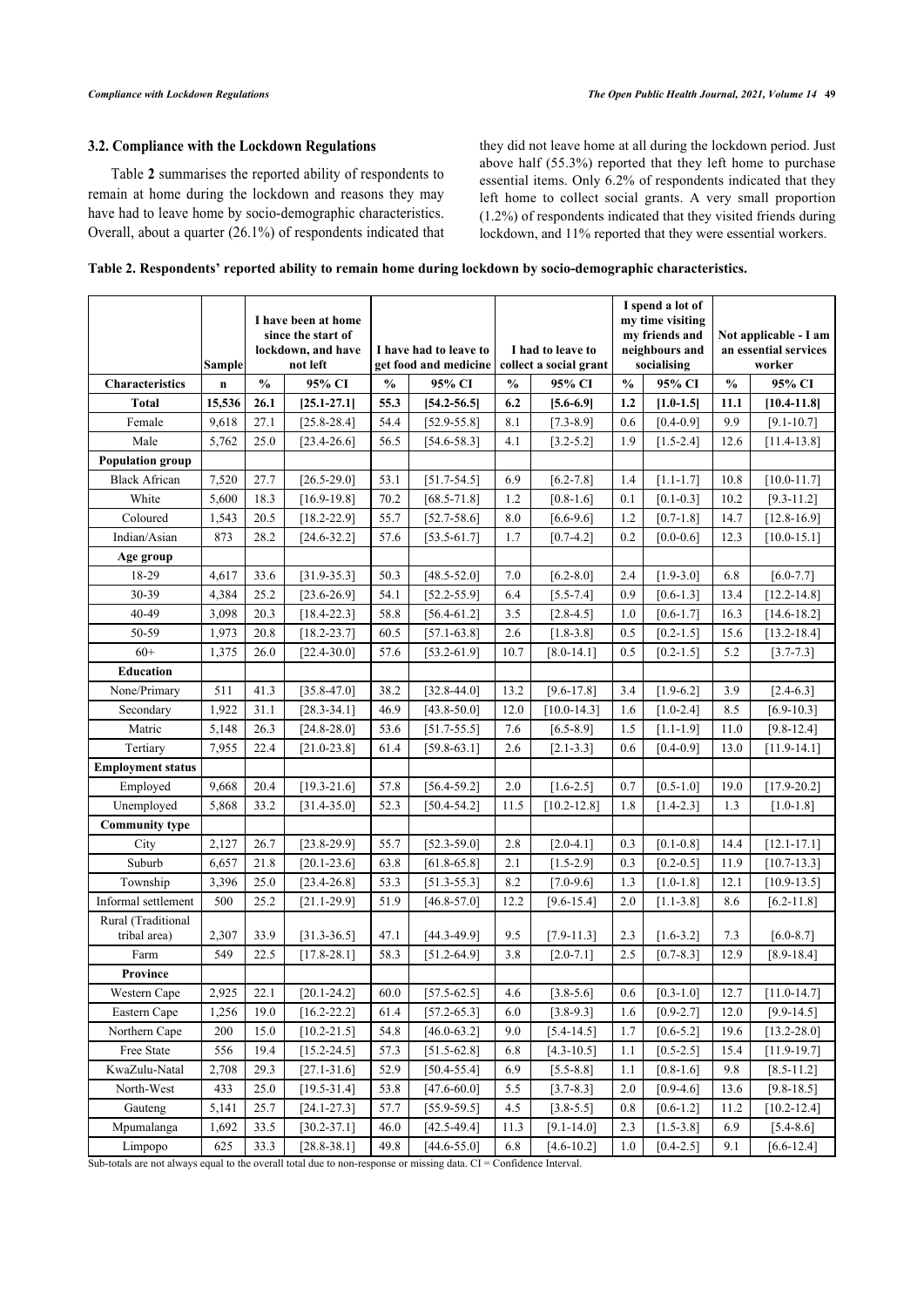More than a quarter of Indian (28.2%) and black African (27.7%) population group respondents reported that they had not left home during the lockdown compared to less than onefifth (18.3%) of white respondents. A significantly larger proportion of respondents from the White population group (70.2%) indicated that they left home to procure essential items, compared to just over half of all other race groups (53.1%-57.6%). Significantly more respondents from the Coloured (8.0%) and black African population groups (6.9%) indicated that they left home to collect a social grant compared to White and Indian/Asian population groups. About a third of respondents (33.6%) aged 18-29 years old indicated that they remained home throughout lockdown, leaving only to procure essential items (53.1%) collect social grants (7.0%) or visit friends (2.4%). Those aged 60 years and older, were more likely to leave home to collect social grants (10.7%) than those in other age groups (2.6%-7.0%). More respondents with no education or primary education were staying at home during lockdown without leaving (41.3%), going out to collect a social grant (13.2%) and visit a friend and socialise (3.4%), while tertiary level respondents (61.4%) and (53.6%) left home to purchase essentials. More unemployed respondents reported staying at home during lockdown (33.2%) than those who were employed, and respondents from rural (traditional tribal area) areas (33.9%) reported the highest prevalence of staying at home during the lockdown. A higher proportion of black Africans  $(1.4\%)$ , those aged 18-29 years  $(2.4\%)$  and those with no/primary level education (3.4%) indicated that they visited friends compared to their counterparts.

Table **[3](#page-5-0)** shows the confidence of respondents in their own, their family and their community's adherence to lockdown and self-isolation by demographic characteristics. Overall, the majority of respondents (92.3%) reported that they were confident in their own and their family's ability to adhere to lockdown and self-isolation regulations, while only 62.9% were confident in their neighbour's ability to do the same. Even fewer respondents (44.5%) were confident that their community was adhering to lockdown and self-isolation regulations. When considering the population group, white respondents (78.7%) were highly confident of their neighbours adhering to lockdown, but only 59.9% of black African population group respondents felt the same. Over 85% of respondents across all community types were highly confident of themselves and their families adhering to lockdown. However, while 72.8% of respondents from suburbs indicated that they were confident of their neighbours adhering to lockdown, only 47.6% of respondents from informal settlements felt the same.

<span id="page-5-0"></span>**Table 3. People's confidence of their family, neighbours and community adhering to lockdown and self-isolation order by demographics.**

|                          | <b>Sample</b> | Confident that my Family and I<br>are Adhering to the Order for<br><b>Lockdown and Self-isolation</b> |                 |               | <b>Confident that my Neighbours</b><br>are Adhering to the Order for<br><b>Lockdown and Self-isolation</b> | <b>Confident that my Community</b><br>are Adhering to the Order for<br><b>Lockdown and Self-isolation</b> |                 |
|--------------------------|---------------|-------------------------------------------------------------------------------------------------------|-----------------|---------------|------------------------------------------------------------------------------------------------------------|-----------------------------------------------------------------------------------------------------------|-----------------|
| <b>Characteristics</b>   | $\mathbf n$   | $\frac{0}{0}$                                                                                         | 95% CI          | $\frac{0}{0}$ | 95% CI                                                                                                     | $\frac{0}{0}$                                                                                             | 95% CI          |
| <b>Total</b>             | 15,399        | 92.3                                                                                                  | $[91.7-92.9]$   | 62.9          | $[61.7 - 64.0]$                                                                                            | 44.5                                                                                                      | $[43.3 - 45.7]$ |
| <b>Sex</b>               |               |                                                                                                       |                 |               |                                                                                                            |                                                                                                           |                 |
| Female                   | 9,544         | 93.0                                                                                                  | $[92.2 - 93.7]$ | 63.2          | $[61.7 - 64.6]$                                                                                            | 44.2                                                                                                      | $[42.7 - 45.7]$ |
| Male                     | 5,700         | 91.6                                                                                                  | $[90.6 - 92.5]$ | 62.5          | $[60.7 - 64.3]$                                                                                            | 44.8                                                                                                      | $[43.0 - 46.7]$ |
| <b>Population group</b>  |               |                                                                                                       |                 |               |                                                                                                            |                                                                                                           |                 |
| <b>Black African</b>     | 7,431         | 91.3                                                                                                  | $[90.5 - 92.0]$ | 59.9          | $[58.5-61.3]$                                                                                              | 41.8                                                                                                      | $[40.4 - 43.3]$ |
| White                    | 5,590         | 97.6                                                                                                  | $[96.8 - 98.2]$ | 78.7          | $[77.2 - 80.1]$                                                                                            | 58.0                                                                                                      | $[56.3 - 59.8]$ |
| Coloured                 | 1,508         | 92.9                                                                                                  | $[91.4 - 94.2]$ | 65.0          | $[62.1 - 67.8]$                                                                                            | 46.9                                                                                                      | $[43.9 - 50.0]$ |
| Indian/Asian             | 870           | 97.4                                                                                                  | $[96.1 - 98.3]$ | 73.5          | $[69.9 - 76.7]$                                                                                            | 55.3                                                                                                      | $[51.2 - 59.3]$ |
| Age group                |               |                                                                                                       |                 |               |                                                                                                            |                                                                                                           |                 |
| 18-29                    | 4,557         | 89.4                                                                                                  | $[88.3 - 90.5]$ | 55.1          | $[53.3 - 56.9]$                                                                                            | 37.4                                                                                                      | $[35.7 - 39.2]$ |
| 30-39                    | 4,338         | 91.3                                                                                                  | $[90.1 - 92.3]$ | 58.3          | $[56.4 - 60.2]$                                                                                            | 39.0                                                                                                      | $[37.2 - 40.9]$ |
| $40 - 49$                | 3,080         | 93.5                                                                                                  | $[92.1 - 94.7]$ | 63.3          | $[60.9 - 65.6]$                                                                                            | 43.5                                                                                                      | $[41.1 - 45.9]$ |
| 50-59                    | 1,967         | 94.4                                                                                                  | $[92.3 - 95.9]$ | 69.7          | $[66.4 - 72.9]$                                                                                            | 50.2                                                                                                      | $[46.8 - 53.6]$ |
| $60+$                    | 1,373         | 95.9                                                                                                  | $[93.7 - 97.3]$ | 76.3          | $[72.3 - 80.0]$                                                                                            | 60.7                                                                                                      | $[56.4-64.9]$   |
| <b>Education</b>         |               |                                                                                                       |                 |               |                                                                                                            |                                                                                                           |                 |
| None/Primary             | 507           | 96.0                                                                                                  | $[93.5 - 97.5]$ | 76.1          | $[71.2 - 80.5]$                                                                                            | 61.2                                                                                                      | $[55.6 - 66.6]$ |
| Secondary                | 1,889         | 92.0                                                                                                  | $[90.0 - 93.6]$ | 64.8          | $[61.8 - 67.8]$                                                                                            | 47.1                                                                                                      | $[44.0 - 50.3]$ |
| Matric                   | 5,083         | 90.5                                                                                                  | $[89.4 - 91.5]$ | 59.3          | $[57.4 - 61.1]$                                                                                            | 39.6                                                                                                      | $[37.7 - 41.5]$ |
| Tertiary                 | 7,920         | 93.3                                                                                                  | $[92.4 - 94.1]$ | 63.0          | $[61.3 - 64.6]$                                                                                            | 44.9                                                                                                      | $[43.2 - 46.6]$ |
| <b>Employment status</b> |               |                                                                                                       |                 |               |                                                                                                            |                                                                                                           |                 |
| Employed                 | 9,603         | 92.6                                                                                                  | $[91.8-93.4]$   | 62.1          | $[60.7 - 63.5]$                                                                                            | 43.6                                                                                                      | $[42.1 - 45.0]$ |
| Unemployed               | 5,796         | 92                                                                                                    | $[91.0 - 92.9]$ | 63.8          | $[62.0 - 65.6]$                                                                                            | 45.6                                                                                                      | $[43.7 - 47.6]$ |
| <b>Community type</b>    |               |                                                                                                       |                 |               |                                                                                                            |                                                                                                           |                 |
| City                     | 2,112         | 94.7                                                                                                  | $[92.7 - 96.2]$ | 71.9          | $[69.0 - 74.7]$                                                                                            | 54.1                                                                                                      | $[50.7 - 57.4]$ |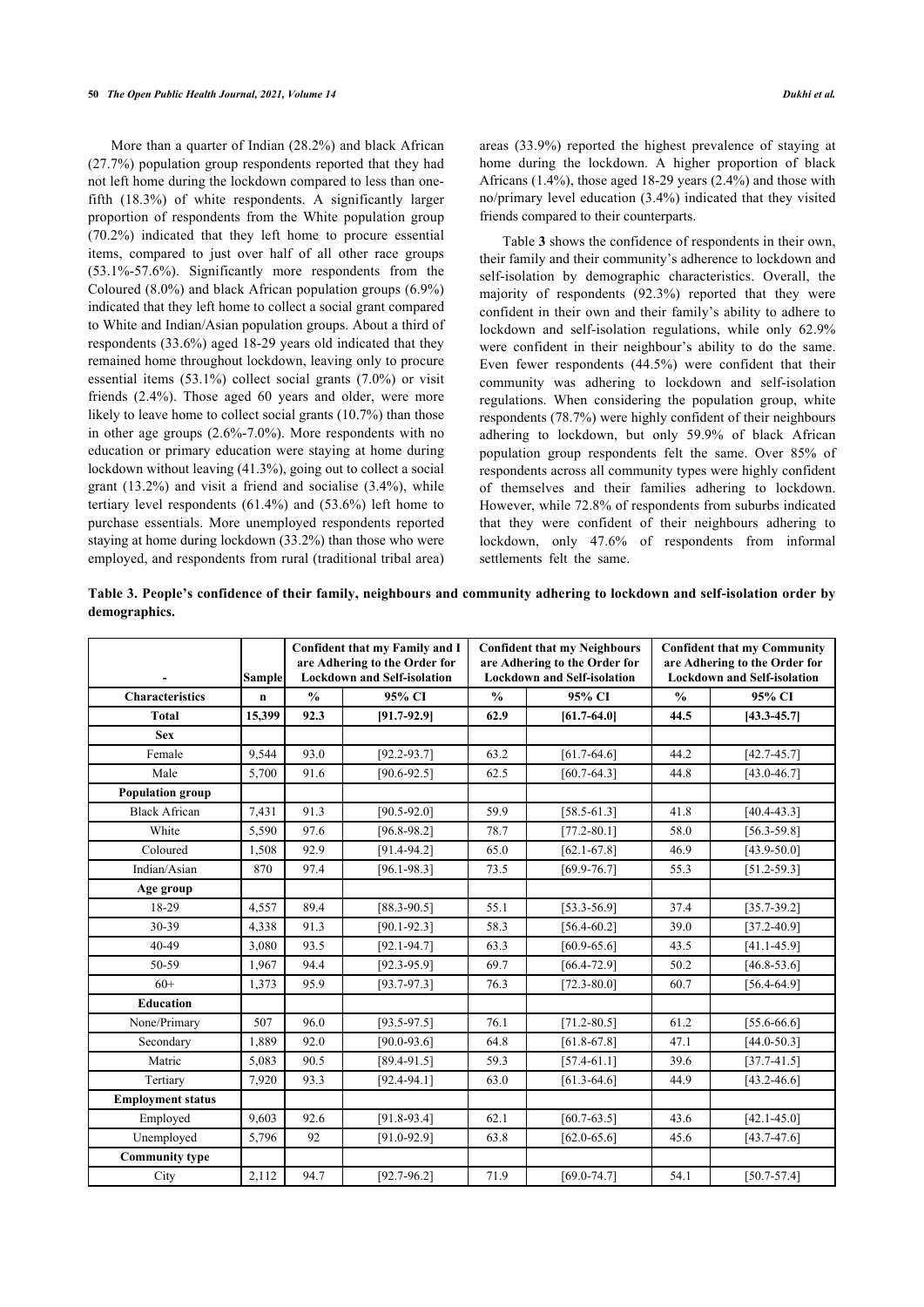*(Table 3) contd.....* 

|                                 | <b>Sample</b> | Confident that my Family and I<br>are Adhering to the Order for<br><b>Lockdown and Self-isolation</b> |                 | <b>Confident that my Neighbours</b><br>are Adhering to the Order for<br><b>Lockdown and Self-isolation</b> |                 |      | <b>Confident that my Community</b><br>are Adhering to the Order for<br><b>Lockdown and Self-isolation</b> |  |
|---------------------------------|---------------|-------------------------------------------------------------------------------------------------------|-----------------|------------------------------------------------------------------------------------------------------------|-----------------|------|-----------------------------------------------------------------------------------------------------------|--|
| Suburb                          | 6,635         | 96.4                                                                                                  | $[95.7 - 97.0]$ | 72.8                                                                                                       | $[71.0 - 74.6]$ | 56.5 | $[54.5 - 58.5]$                                                                                           |  |
| Township                        | 3,336         | 89.1                                                                                                  | $[87.8 - 90.2]$ | 51.5                                                                                                       | $[49.4 - 53.5]$ | 31.9 | $[30.0 - 33.9]$                                                                                           |  |
| Informal settlement             | 485           | 86.8                                                                                                  | $[83.1 - 89.7]$ | 47.6                                                                                                       | $[42.4 - 52.9]$ | 31.1 | $[26.5 - 36.2]$                                                                                           |  |
| Rural (Traditional tribal area) | 2,288         | 91.5                                                                                                  | $[89.9 - 92.9]$ | 64.5                                                                                                       | $[61.8 - 67.1]$ | 44.9 | $[42.1 - 47.8]$                                                                                           |  |
| Farm                            | 543           | 94.9                                                                                                  | $[89.9 - 97.5]$ | 68.0                                                                                                       | $[59.6 - 75.4]$ | 44.1 | $[37.2 - 51.2]$                                                                                           |  |
| Province                        |               |                                                                                                       |                 |                                                                                                            |                 |      |                                                                                                           |  |
| Western Cape                    | 2,896         | 92.8                                                                                                  | $[91.3 - 94.0]$ | 65.4                                                                                                       | $[63.0 - 67.8]$ | 49.0 | $[46.5 - 51.6]$                                                                                           |  |
| Eastern Cape                    | 1,249         | 90.8                                                                                                  | $[88.4 - 92.8]$ | 62.7                                                                                                       | $[58.5 - 66.7]$ | 44.5 | $[40.1 - 48.9]$                                                                                           |  |
| Northern Cape                   | 195           | 87.3                                                                                                  | $[79.7 - 92.4]$ | 57.8                                                                                                       | $[48.5 - 66.5]$ | 37.0 | $[29.0 - 45.7]$                                                                                           |  |
| Free State                      | 551           | 91.9                                                                                                  | $[88.5 - 94.4]$ | 56.1                                                                                                       | $[50.0 - 62.0]$ | 32.1 | $[27.1 - 37.6]$                                                                                           |  |
| KwaZulu-Natal                   | 2,686         | 92.4                                                                                                  | $[91.0 - 93.6]$ | 61.7                                                                                                       | $[59.2 - 64.0]$ | 43.6 | $[41.1 - 46.2]$                                                                                           |  |
| North-West                      | 427           | 91.2                                                                                                  | $[87.5-93.9]$   | 61.7                                                                                                       | $[55.7 - 67.4]$ | 36.1 | $[30.6 - 42.0]$                                                                                           |  |
| Gauteng                         | 5,093         | 92.8                                                                                                  | $[91.8-93.6]$   | 60.9                                                                                                       | $[59.1 - 62.7]$ | 46.5 | $[44.7 - 48.4]$                                                                                           |  |
| Mpumalanga                      | 1,686         | 94.8                                                                                                  | $[93.4 - 96.0]$ | 71.7                                                                                                       | $[68.6 - 74.6]$ | 53.0 | $[49.6 - 56.5]$                                                                                           |  |
| Limpopo                         | 616           | 91.7                                                                                                  | $[88.1 - 94.2]$ | 64.3                                                                                                       | $[59.2 - 69.1]$ | 39.0 | $[33.8 - 44.4]$                                                                                           |  |

Sub-totals are not always equal to the overall total due to non-response or missing data. CI = Confidence Interval.

# **3.3. Factors Associated with Compliance with Lockdown**

Shows the various factors associated with compliance as measured by the respondent's confidence in their community to adhere to lockdown. Respondents from the coloured population group (aOR =  $0.85$  95% CI [0.73-1.00], p < 0.05) were significantly less likely to be confident that their community was adhering to lockdown and self-isolation restrictions than black African respondents. Respondents aged 50 to 59 years  $(aOR = 1.37 (1.15-1.63), p < 0.001)$ , and 60 years and older  $(aOR = 1.76$  [1.40-2.23],  $p < 0.001$ ) were more likely to be confident in their community's ability to adhere to lockdown and self-isolation restrictions than those aged 18 to 29 years. Those who were more literate, that is those with secondary  $(aOR = 0.74$  [0.56-1.00],  $p < 0.05$ ), matric  $(aOR = 0.54$ [0.41-0.71],  $p < 0.001$ ) or tertiary education (aOR = 0.49 [0.37-0.65],  $p < 0.001$ ) were less likely to be confident that their community were adhering to lockdown and self-isolation restrictions than those with no education or primary education. Unemployed people (aOR = 1.13 [1.01-1.26],  $p < 0.05$ ) were more likely to be confident that their community were adhering to lockdown and self-isolation order than those who were employed.

| Table 4. Multiple logistic regression model showing factors associated with people's confidence on their community adhering |  |
|-----------------------------------------------------------------------------------------------------------------------------|--|
| to lockdown.                                                                                                                |  |

| <b>Variables</b>         | aOR                      | 95% CI                   | p value                  |
|--------------------------|--------------------------|--------------------------|--------------------------|
| <b>Sex</b>               | $\frac{1}{2}$            | $\overline{\phantom{m}}$ | -                        |
| Female (ref)             | $\blacksquare$           | $\overline{\phantom{a}}$ | $\overline{\phantom{a}}$ |
| Male                     | 1.10                     | $[1.00 - 1.22]$          | 0.06                     |
| <b>Population group</b>  | $\frac{1}{2}$            | $\frac{1}{2}$            | $\overline{\phantom{a}}$ |
| Black African (ref)      | $\blacksquare$           | $\blacksquare$           | $\overline{\phantom{a}}$ |
| White                    | 1.07                     | $[0.91 - 1.27]$          | 0.389                    |
| Coloured                 | 0.85                     | $[0.73 - 1.00]$          | < 0.05                   |
| Indian/Asian             | 1.02                     | $[0.83 - 1.24]$          | 0.859                    |
| Age group                | ٠                        | $\overline{a}$           | $\overline{a}$           |
| $18-29$ (ref)            | $\overline{\phantom{a}}$ | $\blacksquare$           | $\overline{\phantom{a}}$ |
| 30-39                    | 1.03                     | $[0.92 - 1.16]$          | 0.589                    |
| 40-49                    | 1.13                     | $[0.99 - 1.29]$          | 0.077                    |
| 50-59                    | 1.37                     | $[1.15 - 1.63]$          | < 0.001                  |
| $60+$                    | 1.76                     | $[1.40 - 2.23]$          | < 0.001                  |
| <b>Education level</b>   | $\overline{\phantom{a}}$ | ٠                        | $\overline{\phantom{m}}$ |
| None/Primary (ref)       | $\blacksquare$           | $\overline{\phantom{a}}$ | $\blacksquare$           |
| Secondary                | 0.74                     | $[0.56 - 1.00]$          | < 0.05                   |
| Matric                   | 0.54                     | $[0.41 - 0.71]$          | < 0.001                  |
| Tertiary                 | 0.49                     | $[0.37 - 0.65]$          | < 0.001                  |
| <b>Employment status</b> | ٠                        | ÷.                       | $\overline{a}$           |
| Employed (ref)           | $\overline{\phantom{a}}$ | $\frac{1}{2}$            | $\overline{\phantom{a}}$ |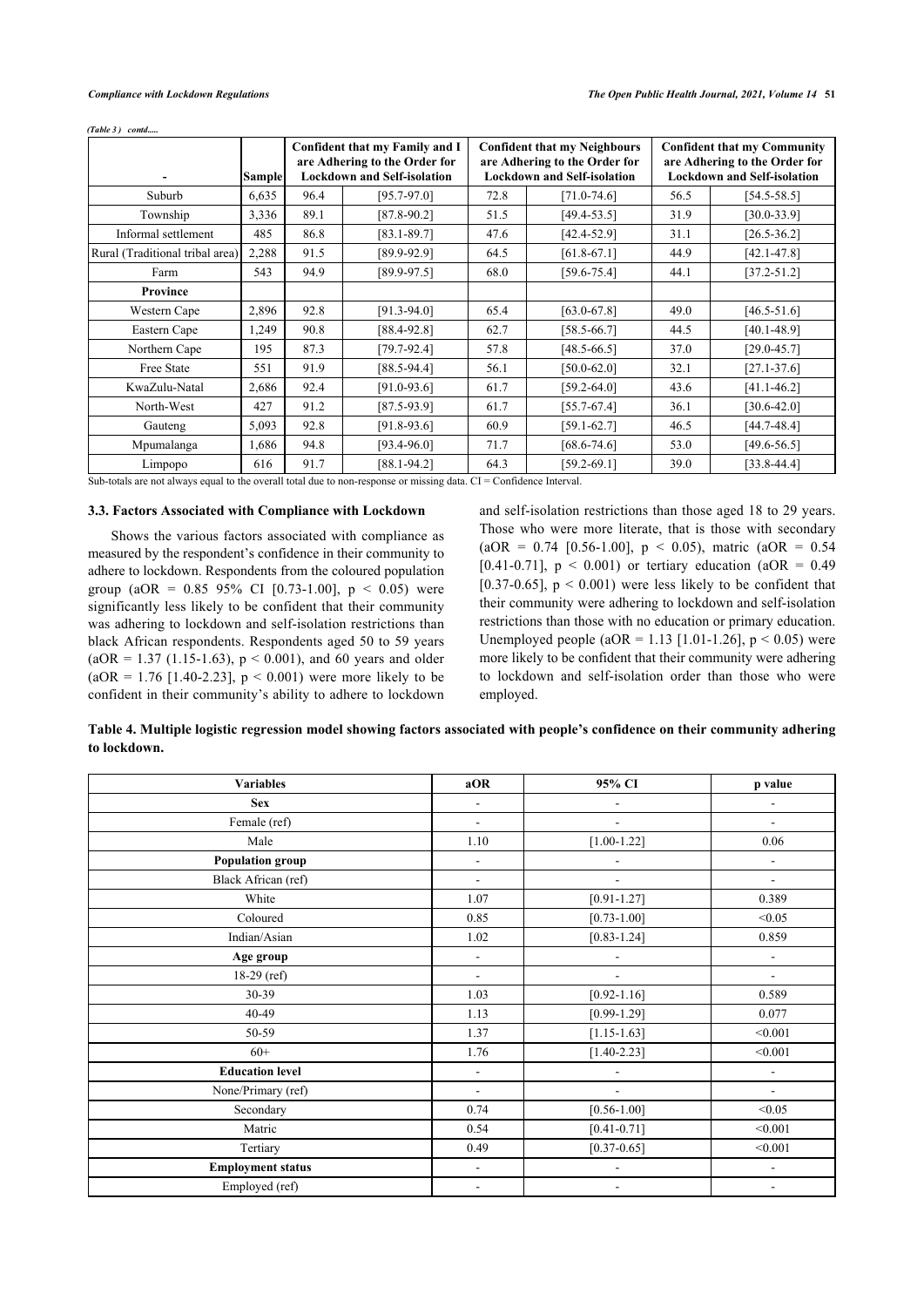*(Table 4) contd.....* 

| <b>Variables</b>             | aOR                      | 95% CI                   | p value                  |
|------------------------------|--------------------------|--------------------------|--------------------------|
| Unemployed                   | 1.13                     | $[1.01 - 1.26]$          | < 0.05                   |
| Knowledge                    | $\overline{\phantom{a}}$ | $\overline{\phantom{a}}$ | $\overline{a}$           |
| Low $(ref)$                  | $\blacksquare$           | $\blacksquare$           | $\blacksquare$           |
| Moderate                     | 1.02                     | $[0.88 - 1.18]$          | 0.790                    |
| High                         | 1.11                     | $[0.96 - 1.27]$          | 0.166                    |
| Staying home is necessary    | $\overline{\phantom{a}}$ | $\overline{\phantom{0}}$ | $\overline{a}$           |
| Disagree (ref)               | $\blacksquare$           | $\overline{\phantom{m}}$ | $\blacksquare$           |
| Neutral                      | 0.56                     | $[0.40 - 0.78]$          | < 0.001                  |
| Agree                        | 0.74                     | $[0.56 - 0.97]$          | < 0.05                   |
| <b>Risk perception</b>       | $\overline{\phantom{a}}$ | $\overline{\phantom{0}}$ | $\overline{\phantom{a}}$ |
| Low risk (ref)               | ÷.                       | $\overline{\phantom{0}}$ | $\blacksquare$           |
| Moderate risk                | 0.66                     | $[0.58 - 0.74]$          | < 0.001                  |
| High risk                    | 0.81                     | $[0.71 - 0.91]$          | < 0.001                  |
| <b>Community type</b>        | ÷,                       | ÷.                       | $\overline{a}$           |
| City (ref)                   | $\overline{\phantom{a}}$ | $\overline{\phantom{0}}$ |                          |
| Suburb                       | 1.12                     | $[0.96 - 1.32]$          | 0.147                    |
| Township                     | 0.38                     | $[0.32 - 0.45]$          | < 0.001                  |
| Informal settlement          | 0.36                     | $[0.27 - 0.48]$          | < 0.001                  |
| Rural area                   | 0.52                     | $[0.43 - 0.64]$          | < 0.001                  |
| Farm                         | 0.57                     | $[0.41 - 0.80]$          | < 0.001                  |
| Constant                     | 2.66                     | $[1.71 - 4.15]$          | < 0.001                  |
| $aOR = Adjusted Odds Ratio.$ |                          |                          |                          |

CI = Confidence Interval.

Those who were neutral or unsure  $(aOR = 0.56$ [0.40-0.78],  $p < 0.001$ ) and those who agreed (aOR = 0.74 [0.56-0.97],  $p \le 0.05$ ) that staying at home was necessary to curb the spread of COVID-19 virus were less likely to be confident that their community were adhering to lockdown and self-isolation order than those who disagreed with the statement. Those who perceived their risk of contracting COVID-19 as moderate (aOR =  $0.66$  [0.58-0.74], p < 0.001) and high (aOR =  $0.81$  [0.71-0.91], p < 0.001) were less likely to be confident that their community were adhering to lockdown and self-isolation restrictions than those with low risk. Those residing in townships (aOR =  $0.38$  [0.32-0.45], p < 0.001), informal settlements (aOR = 0.36 [0.27-0.48],  $p <$ 0.001), rural areas (aOR =  $0.52$  [0.43-0.64], p < 0.001) and farms (aOR =  $0.57$  [0.41-0.80], p < 0.001) were less likely to be confident that their community were adhering to lockdown and self-isolation restrictions than those residing in cities.

# **4. DISCUSSION**

As COVID-19 continues to spread across the globe, ascertaining regulations aimed at strengthening controlling the disease and flattening the epidemic curve is important[[13\]](#page-9-12). This paper explored people's compliance with lockdown regulations, their confidence in their family, neighbours and the community's adherence to lockdown. The study found that the majority of respondents reported leaving home during lockdown to purchase essentials such as food and medicines, with a larger proportion of white respondents doing so. The results revealed that black African and Indian/Asian population groups, the unemployed, those aged 18-29 years and 60 years and older, those with no/primary level education respondents spent more time at home during the lockdown.

Leaving home to collect a social grant, which was

permitted under the lockdown regulations, was more prevalent among the black African and coloured population groups, the 18-29 year and 60+ age groups, respondents from farms, informal settlements and rural areas. About 18 million people rely on social grants in SA, with 20% of households utilizing this grant as their main income source. Due to the socioeconomic inequalities that exist in SA, more than 30 million of the population live within poverty lines, with the black African population group more susceptible to unemployment and poverty [[14\]](#page-9-13). With the President announcing the lockdown on March  $24<sup>th</sup>$  to begin as of March  $26<sup>th</sup>$  at midnight, the majority of people were left vulnerable, as these grants are paid out at the end of the month or the beginning of the new month. Thus, South Africans reliant on social grants did not have the same opportunity as their counterparts to buy and stock extra essentials [[15](#page-9-14), [16](#page-9-15)]. Leaving home to collect social grants may have likely had implications for COVID-19 transmission because grant recipients often need to wait in long queues and wait times can last several hours, which would have made adherence to social distancing very difficult. Given that the elderly are at increased risk of severe COVID-19 outcomes, elderly grant recipients are not usually pushed to the front of the queues and these groups are therefore exposed to the risk of infection while waiting. Strategic policy and public health guidance during the pandemic should take cognisance of increased risk exposure resultant from collecting social grants, so as to protect these vulnerable groups. Governments need to explore innovative and effective ways of providing financial support to social grant recipients, such as delivering cheques. The lockdown would have also contributed to the loss of income, placing these households into a further crux of poverty. While members of households in homes of the rich, employed and financially stable would be able to work from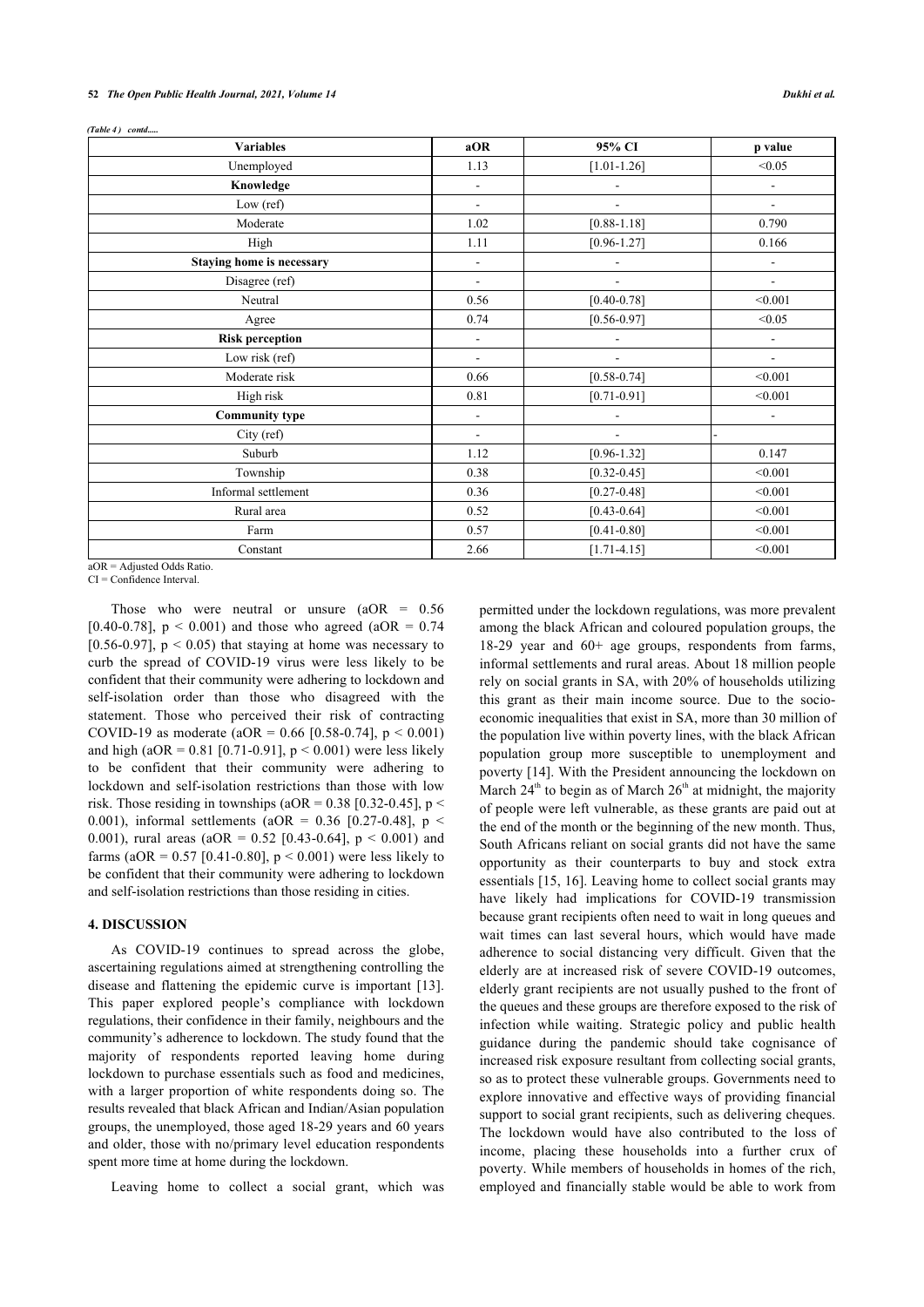home, for the impoverished, unemployed and lowly-educated, the lockdown could cause loss of jobs, resulting in people seeking the unemployment insurance fund (UIF) as a temporary financial relief. Thus, wealth, and not income would be a deciding factor for survival during lockdown to sustain the households [\[17](#page-9-16)].

Although most people complied with lockdown, there was a small number of people who reported leaving home to socialise with neighbours and friends. A higher proportion of respondents from the black African population group, the 18-29-year age group, those from the farm and rural areas and informal settlements, non-educated or with primary education and the unemployed reported socialising with friends out of the home. Similar studies also reported young people, those in crowded areas and with lower levels of education, went out to socialise during pandemics. In many impoverished households, with an average of five family members residing together, only 45% have an employed family member[[17\]](#page-9-16). With overcrowded environments in informal settlements, people are more likely to step out of the house for personal space. It is possible that those who did not have the privilege of working from home during the pandemic, those who were no longer attending educational centres, unemployed and without entertainment in the home, may end up socialising with friends to pass the time.

Rural areas, informal settlements and townships are highdensity areas where social interactions continued during the lockdown. People in these areas and circumstances do not have the luxury of self-quarantine or self-isolation. They face daily struggles for clean drinking water, collecting leaves and wood for fires, and accessing shared toilets, thus leaving them no choice but to venture outdoors, and inadvertently interact with people. While streets may be deserted during the lockdown, taverns became the place to drink and socialize, where people drink beer out of the same bottles [[18\]](#page-10-0). Unreliable electricity in these areas led to important government announcements about the virus being missed. Some with access to the internet and social media rely on misinformation; the fallacy that drinking concoctions of lemon, cayenne pepper and garlic would render them immune from the virus [[19\]](#page-10-1). COVID-19 has reached to an extent to which spatial inequalities define the reality of SA post-apartheid, where it is almost impossible to social distance or self-isolate during lockdown in areas where population density is high, and a single household may have many people sharing a confined space.

The majority of respondents of all population groups, age groups, education and employment status, were extremely confident of themselves and their families adhering to the lockdown and self-isolation regulations. They were moderately confident of their neighbours adhering to lockdown, while a low percentage of them indicated having the confidence of their community's adherence to lockdown. The final model revealed that the coloured population group, those aged 18-29 years, those who were more literate (those with secondary, matric and tertiary education status), those residing in informal settlements, townships, rural areas and farms, and those who perceived their risk of contracting COVID-19 as moderate and high reported not being confident of their community adhering

to lockdown. These findings highlight the afore-mentioned racial and spatial inequalities that people face living in rural areas, townships, informal settlements and farms as compared to their counterparts living in the city and suburbs. Lockdown and self-isolation adherence has been previously associated with an increased perceived risk of contracting a virus [[20](#page-10-2)]. The risk perception of people during a pandemic is a contributing factor to increased public participation in adopting preventive measures. During a pandemic, it is vital that correct information sources are accessed to increase public awareness of the virus and educate about how the virus is transmitted, thus resulting in improved adoption of preventive measures and adherence to regulations [[21\]](#page-10-3). A previous study indicated that a longer quarantine or lockdown resulted in more stressors and this is exacerbated when governments send mixed messages about the restrictions and people do not have adequate access to the internet. This results in misinformation, creating unnecessary fallacy among populations, and therefore people not understanding how to correctly maintain social distancing [[23](#page-10-4), [24](#page--1-0)]. Public compliance is high when governments partner with respected and trusted figures such as traditional and religious leaders, famous singers, artists and sports celebrities to spread messages and information regarding the pandemic.

# **5. LIMITATIONS**

This study is not without some limitations. Online surveys contribute to the limitations as some sub-populations are unlikely to have access to the internet and therefore could not respond to the questionnaire. The survey sample for the online survey is drawn through visiting websites. People with no access to smartphones, no education, people living in informal settlements and farms and those living in smaller provinces did not have an equal chance of participating in the online survey. The telephonic survey was introduced in an effort to reduce this bias. The data were therefore benchmarked to the national adult population estimates to increase the generalisability of the findings. Disproportionate participation rates are likely to reflect the issue of access to internet and technology, as well as connectivity. The self-reporting nature of the data collected maybe be a possible limitation as it gives room for biased responses with potential exaggeration, questions being answered untruthfully, or giving responses that are desirable due to the nature of the COVID-19 pandemic. However, a strength of this study is the use of rapid online surveys, that provide results in real-time, as the COVID-19 pandemic unravels[[22\]](#page-10-5).

# **CONCLUSION**

The paper provides evidence of the level of compliance with lockdown regulations in a low- and middle-income country (LMIC) early on in its lockdown stages. It is evident that over a short period, a lockdown is considered appropriate to curb the spread of the virus. The majority of people stayed at home, only going out to purchase food, medicine and other essentials or to collect a social grant. There was also a majority that was highly confident of their adherence to lockdown and self-isolation regulations, with moderate confidence of their neighbours adhering to lockdown. It identifies groups of people who were less compliant with regulations, such as the poorer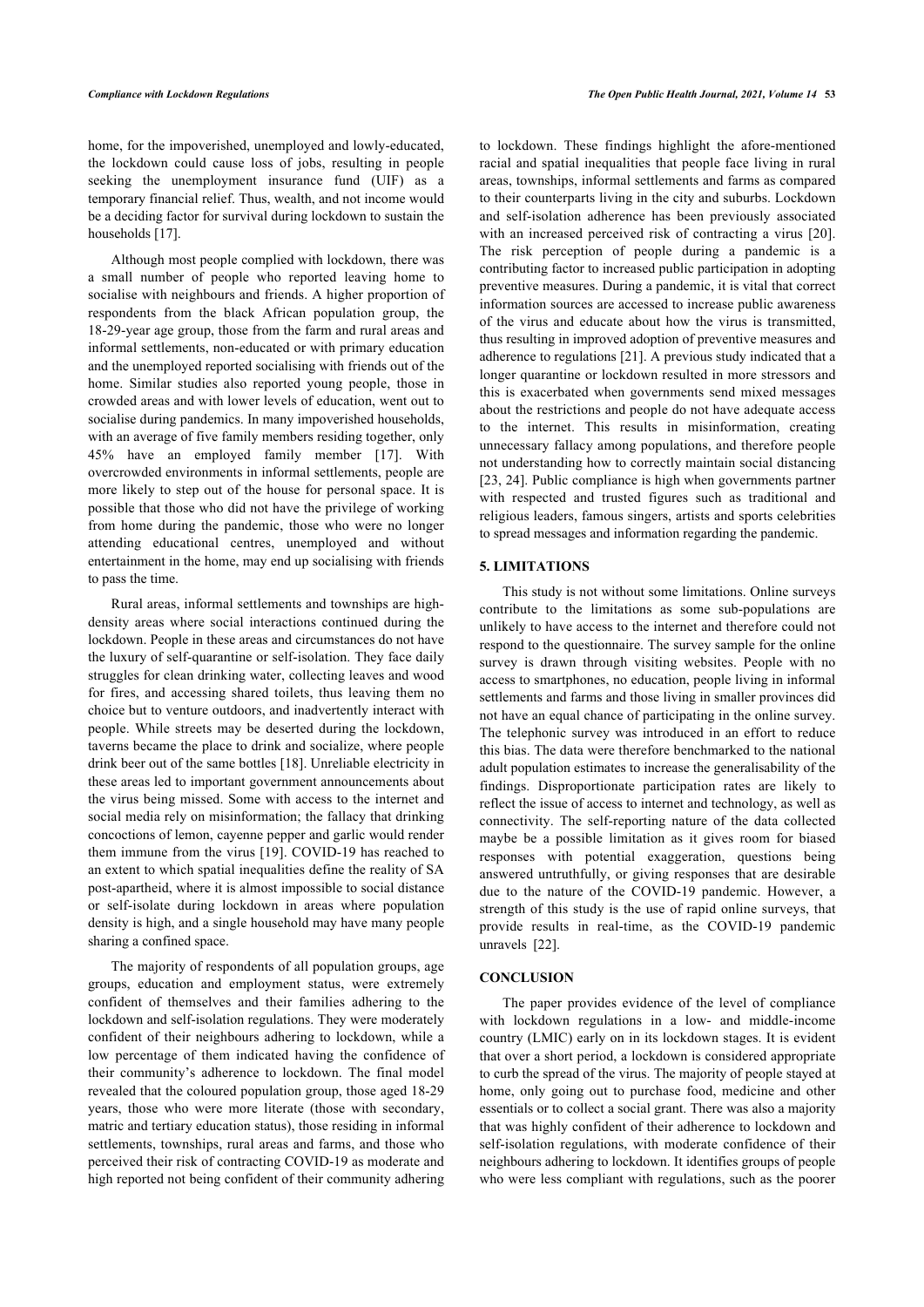populations living in crowded areas. While these indicate a level of success of the full lockdown, we must be cognizant of the fact that this was in the early phase of the viral spread in the country, where confirmed cases and deaths were low. Lockdown implementation has been necessary in preparation of the country for delaying the spike in cases and infections.

<span id="page-9-0"></span>Policy and public health education need to adequately address low levels of compliance among these subgroups by, for example, increasing knowledge, creating enabling environments, and creating more suitable, efficient and innovative ways for social grant provision. The paper provides lessons learned and recommendations that are relevant for South Africa and other LMIC countries as they continue to implement restrictive lockdowns or ease economic activity.

# <span id="page-9-1"></span>**LIST OF ABBREVIATIONS**

<span id="page-9-3"></span><span id="page-9-2"></span>

| aOR          | $=$ Adjusted Odds Ratio                              |
|--------------|------------------------------------------------------|
| CI           | $=$ Confidence Interval                              |
|              | $COVID-19 = Conmarirus Disease 2019$                 |
| <b>IP</b>    | $=$ Internet Protocol                                |
| PHEIC        | $=$ Public Health Emergency of International Concern |
| <b>SANDF</b> | $=$ South African National Defence Force             |
| SA.          | $=$ Statistics South Africa                          |
| UIF          | $=$ Unemployment Insurance Fund                      |
| WHO          | $=$ World Health Organization                        |
|              |                                                      |

# <span id="page-9-5"></span><span id="page-9-4"></span>**ETHICS APPROVAL AND CONSENT TO PARTICIPATE**

<span id="page-9-6"></span>The ethical approval for the study was received from the Ethics Committee Human Sciences Research Council, South Africa (Protocol number: REC 5/03/20).

# <span id="page-9-7"></span>**HUMAN AND ANIMAL RIGHTS**

<span id="page-9-8"></span>No animals were used in this research. All human research procedures followed were in accordance with the ethical standards of the committee responsible for human experimentation (institutional and national), and with the Helsinki Declaration of 1975, as revised in 2013.

#### <span id="page-9-9"></span>**CONSENT FOR PUBLICATION**

<span id="page-9-11"></span><span id="page-9-10"></span>Participants from the telephonic administered platform provided verbal consent that was recorded by the data capturers.

# <span id="page-9-12"></span>**AVAILABILITY OF DATA AND MATERIALS**

<span id="page-9-13"></span>All data generated or analysed during this study are available from the corresponding author [N.D] on request.

#### <span id="page-9-14"></span>**FUNDING**

None.

# <span id="page-9-15"></span>**CONFLICTS OF INTEREST**

<span id="page-9-16"></span>The authors declare no conflict of interest, financial or otherwise.

We wish to thank all the residents of South Africa who participated in and distributed the survey. Thanks to all HSRC colleagues and medical students who volunteered to conduct telephonic interviews. We also thank the following individuals: Ms Yolande Shean for logistical and administrative support, and Prof Leickness Simbayi and Prof. Crain Soudien for their support in this work.

### **REFERENCES**

- [1] World Health Organisation. Coronavirus disease 2019 (COVID-19) Situation Report - 51 Geneva: WHO (2020) 2020. Available from: [www.who.int /emergencies/diseases/novel-coronavirus-2019/situation](http://www.who.int/emergencies/diseases/novel-coronavirus-2019/situation-reports)[reports](http://www.who.int/emergencies/diseases/novel-coronavirus-2019/situation-reports)
- [2] Zarocostas J. What next for the coronavirus response? Lancet 2020; 395(10222): 401.

[\[http://dx.doi.org/10.1016/S0140-6736\(20\)30292-0](http://dx.doi.org/10.1016/S0140-6736(20)30292-0)] [PMID: [32035538\]](http://www.ncbi.nlm.nih.gov/pubmed/32035538)

[3] Makoni M. Africa prepares for coronavirus. Lancet 2020; 395(10223): 483.

[\[http://dx.doi.org/10.1016/S0140-6736\(20\)30355-X](http://dx.doi.org/10.1016/S0140-6736(20)30355-X)] [PMID: [32061284\]](http://www.ncbi.nlm.nih.gov/pubmed/32061284)

[4] Tobías A. Evaluation of the lockdowns for the SARS-CoV-2 epidemic in Italy and Spain after one month follow up. Sci Total Environ 2020; 725138539 [\[http://dx.doi.org/10.1016/j.scitotenv.2020.138539\]](http://dx.doi.org/10.1016/j.scitotenv.2020.138539) [PMID:

[32304973\]](http://www.ncbi.nlm.nih.gov/pubmed/32304973)

- [5] Jindal A, Rao S. Lockdowns to contain COVID-19 increase risk and severity of mosquito-borne disease outbreaks. medRxiv preprint 2020. [\[http://dx.doi.org/10.1101/2020.04.11.20061143\]](http://dx.doi.org/10.1101/2020.04.11.20061143)
- [6] Ramaphosa C. Ramaphosa C Statement by President Cyril Ramaphosa on escalation of measures to combat the Covid-19 epidemic, Union Buildings, Tshwane 2020. Available from: [http://www.](http://www.thepresidency.gov.za/speeches/statement-president-cyril-ramaphosa-escalation-measures-combat-covid-19-epidemic%2C-union) [thepresidency.gov.za/speeches/statement -president-cyril-ramaphosa](http://www.thepresidency.gov.za/speeches/statement-president-cyril-ramaphosa-escalation-measures-combat-covid-19-epidemic%2C-union)[escalation-measures-combat-covid-19-epidemic%2C-union](http://www.thepresidency.gov.za/speeches/statement-president-cyril-ramaphosa-escalation-measures-combat-covid-19-epidemic%2C-union)
- [7] National Department of Health (NDoH). COVID-19 Corona Virus South African Resource Portal Regulations and Guidelines Coronavirus Covid-19 2020. Available from: [https://sacoronavirus.co.](https://sacoronavirus.co.za/guidelines-and-relief/) [za/guidelines-and-relief/](https://sacoronavirus.co.za/guidelines-and-relief/)
- [8] Everatt D. Lockdown is riling black and white South Africans: Could this be a reset moment? 2020; 10 [https://theconversation.com/](https://theconversation.com/lockdown-is-riling-black-and-white-south-africans-could-this-be-a-reset-moment-138044) [lockdown-is-riling-black-and-white-south-africans-could-this-be-a](https://theconversation.com/lockdown-is-riling-black-and-white-south-africans-could-this-be-a-reset-moment-138044)[reset-moment-138044](https://theconversation.com/lockdown-is-riling-black-and-white-south-africans-could-this-be-a-reset-moment-138044)
- [9] Liao Q, Cowling B, Lam WT, Ng MW, Fielding R. Situational awareness and health protective responses to pandemic influenza A (H1N1) in Hong Kong: A cross-sectional study. PLoS One 2010; 5(10)e13350

[\[http://dx.doi.org/10.1371/journal.pone.0013350\]](http://dx.doi.org/10.1371/journal.pone.0013350) [PMID: [20967280\]](http://www.ncbi.nlm.nih.gov/pubmed/20967280)

- [10] Gesser-Edelsburg A, Shir-Raz Y, Hayek S, Sassoni-Bar Lev O. What does the public know about Ebola? The public's risk perceptions regarding the current Ebola outbreak in an as-yet unaffected country. Am J Infect Control 2015; 43(7): 669-75.
	- [\[http://dx.doi.org/10.1016/j.ajic.2015.03.005](http://dx.doi.org/10.1016/j.ajic.2015.03.005)] [PMID: [25920703\]](http://www.ncbi.nlm.nih.gov/pubmed/25920703)
- [11] Stats SA. Mid-year population estimates 2019. Pretoria: Statistics South Africa 2019.
- [12] Stata Corp. Stata Statistical Software: Release 15. College Station, TX: Stata Corp LLC 2017.
- [13] Rawson T, Brewer T, Veltcheva D, Huntingford C, Bonsall MB. How and When to End the COVID-19 Lockdown: An Optimization Approach. Front Public Health 2020; 8: 262. [\[http://dx.doi.org/10.3389/fpubh.2020.00262\]](http://dx.doi.org/10.3389/fpubh.2020.00262) [PMID: [32587844](http://www.ncbi.nlm.nih.gov/pubmed/32587844)]
- [14] Dlamini A. White monopoly capital no PR ploy 2020. Available from: https:// www.news24.com/news24/columnists/guestcolumn/white [monopoly-capital-no-pr-ploy-20170901](https://www.news24.com/news24/columnists/guestcolumn/white-monopoly-capital-no-pr-ploy-20170901)
- [15] Webb and Vally. South Africa has raised social grants: why this shouldn't be a stop-gap measure 2020. Available from: [https://](https://theconversation.com/south-africa-has-raised-social-grants-why-this-shouldnt-be-a-stop-gap-measure-138023) [theconversation.com/south-africa-has-raised-social-grants-why-this](https://theconversation.com/south-africa-has-raised-social-grants-why-this-shouldnt-be-a-stop-gap-measure-138023)[shouldnt-be-a-stop-gap-measure-138023](https://theconversation.com/south-africa-has-raised-social-grants-why-this-shouldnt-be-a-stop-gap-measure-138023)
- [16] Koka M. Covid-19 exposes inequalities between blacks and whites, experts say Available from: [https://www.timeslive.co.za/news/ south](https://www.timeslive.co.za/news/south-africa/2020-05-10-covid-19-exposes-inequalities-between-blacks-and-whites-experts-say/)[africa/2020-05-10 -covid-19-exposes-inequalities-between-blacks-and](https://www.timeslive.co.za/news/south-africa/2020-05-10-covid-19-exposes-inequalities-between-blacks-and-whites-experts-say/)[whites-experts-say/](https://www.timeslive.co.za/news/south-africa/2020-05-10-covid-19-exposes-inequalities-between-blacks-and-whites-experts-say/)
- [17] Valodia I, Francis D. South Africa needs to mitigate the worst of its